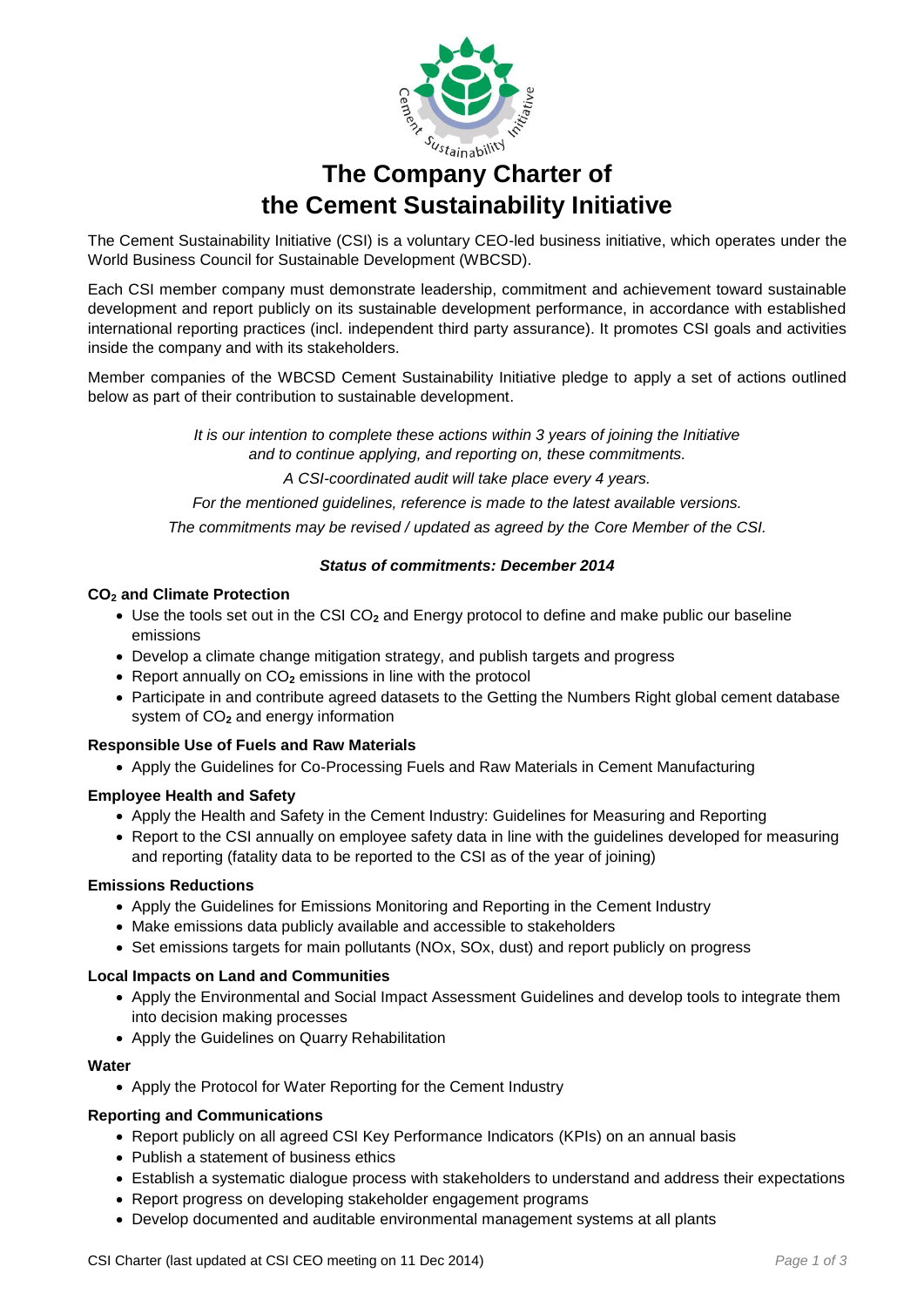

# **Assurance**

CO**<sup>2</sup>** emissions data

- Companies will carry out assurance at least once every two years using recognized, independent third party assurance practitioners
- Assurance practitioners will decide on the number of sites to be visited
- Assurance statements will explicitly mention the number of sites visited and the corresponding % CO**<sup>2</sup>** emissions covered

Safety data

 Companies will carry out assurance at least once every three years using recognized, independent third party assurance practitioners

NOx, SOx, and dust emissions data

 Companies will carry out assurance at least once every three years using recognized, independent third party assurance practitioners

Water data

- Companies will carry out assurance at least once every two years using recognized, independent third party assurance practitioners
- Scope of assured data should cover CSI indicator for water: Total water withdrawal by source G4 EN8 for cement plant